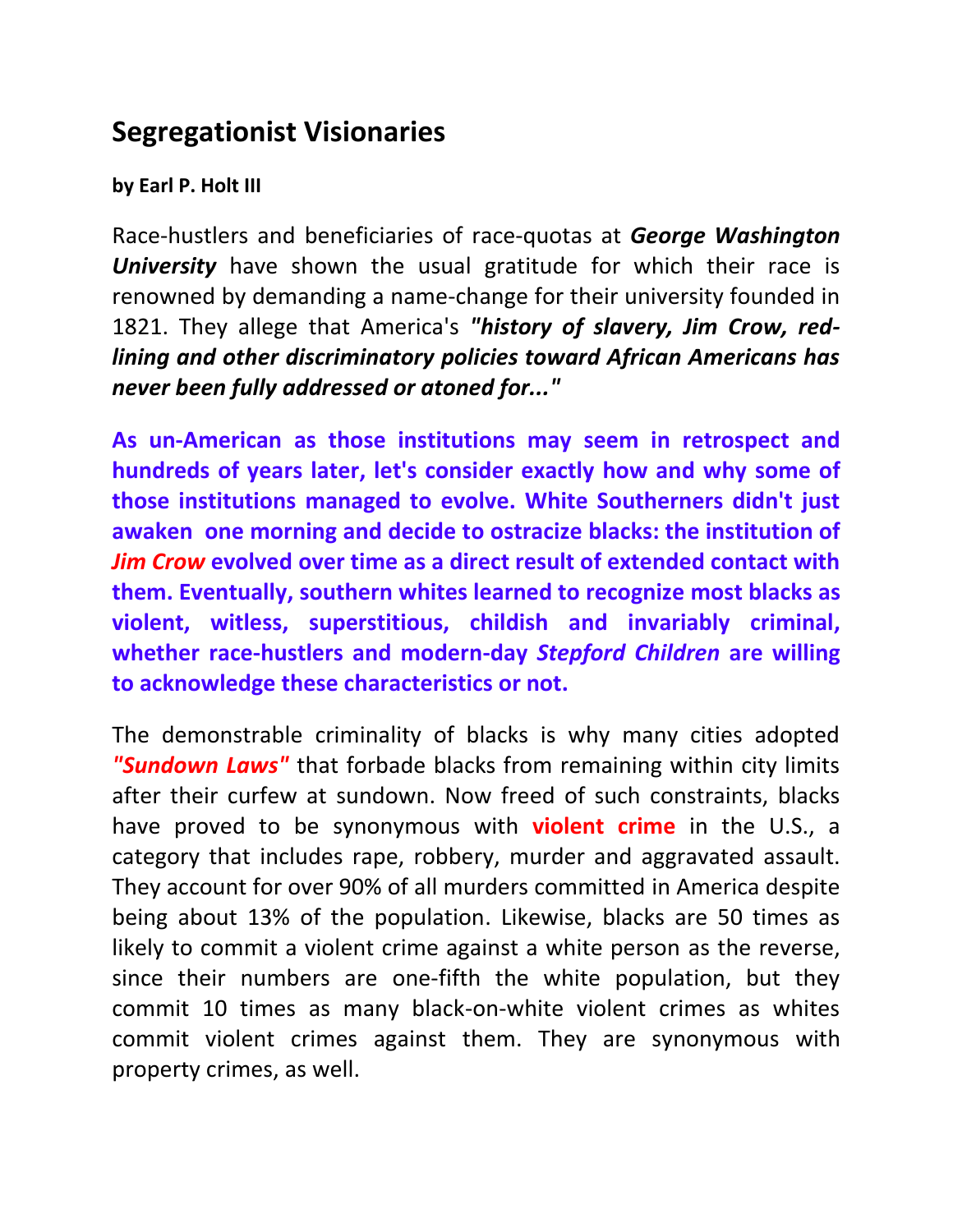Although the Jews' Media has adopted a formal policy obscuring the race of Offenders when reporting incidents of violent crimes and murder, most involve n\*ggers killing each other on the mean streets of our large, urban areas -- like Chicago, Philadelphia, DC, Atlanta, Detroit, Memphis and St. Louis -- in the middle of the night. **That's one very good reason why Southerners sought to minimize contact with blacks: they correctly recognized them as childish, under-evolved and dangerous.** It is no coincidence that Chicago's lesbian and niggress mayor has recently resorted to imposing similar curfews for youthful gang-bangers as a means of slowing the city's record-setting rates of shootings and murder.

Meanwhile, the **forced integration** of public schools resulting from *Brown v. Board* has accomplished only two things: it has profoundly lowered academic standards everywhere in the U.S., except where students are home schooled; And it has destroyed public education and left our public schools an expensive disaster. **Forced desegregation of the public schools handed them (and their ENORMOUS budgets) over to devious, incompetent, corrupt and mildly retarded blacks, who soon converted them into** *graftocracies* **of hopelessness and despair, where little learning takes place despite their outrageous expense.** 

*Multivariate Regression Analysis* -- the most powerful and sophisticated analytical tool available -- has demonstrated that the lower average I.Q. of blacks "*explains*" all disparities in academic achievement between the two races. This means that *racism* has absolutely nothing to do with the problem of dismal black academic performance, which was the original "*rationale*" for federal court-ordered school desegregation that has cost the nation **TRILLIONS** of dollars over the past 50 years.

Disparities in academic achievement aren't caused by differences in income, either, despite endless lies to the contrary. Nationwide, white students in the *lowest fifth* of Family Income averaged higher scores on the SATs than black students in the *HIGHEST fifth* of Family Income.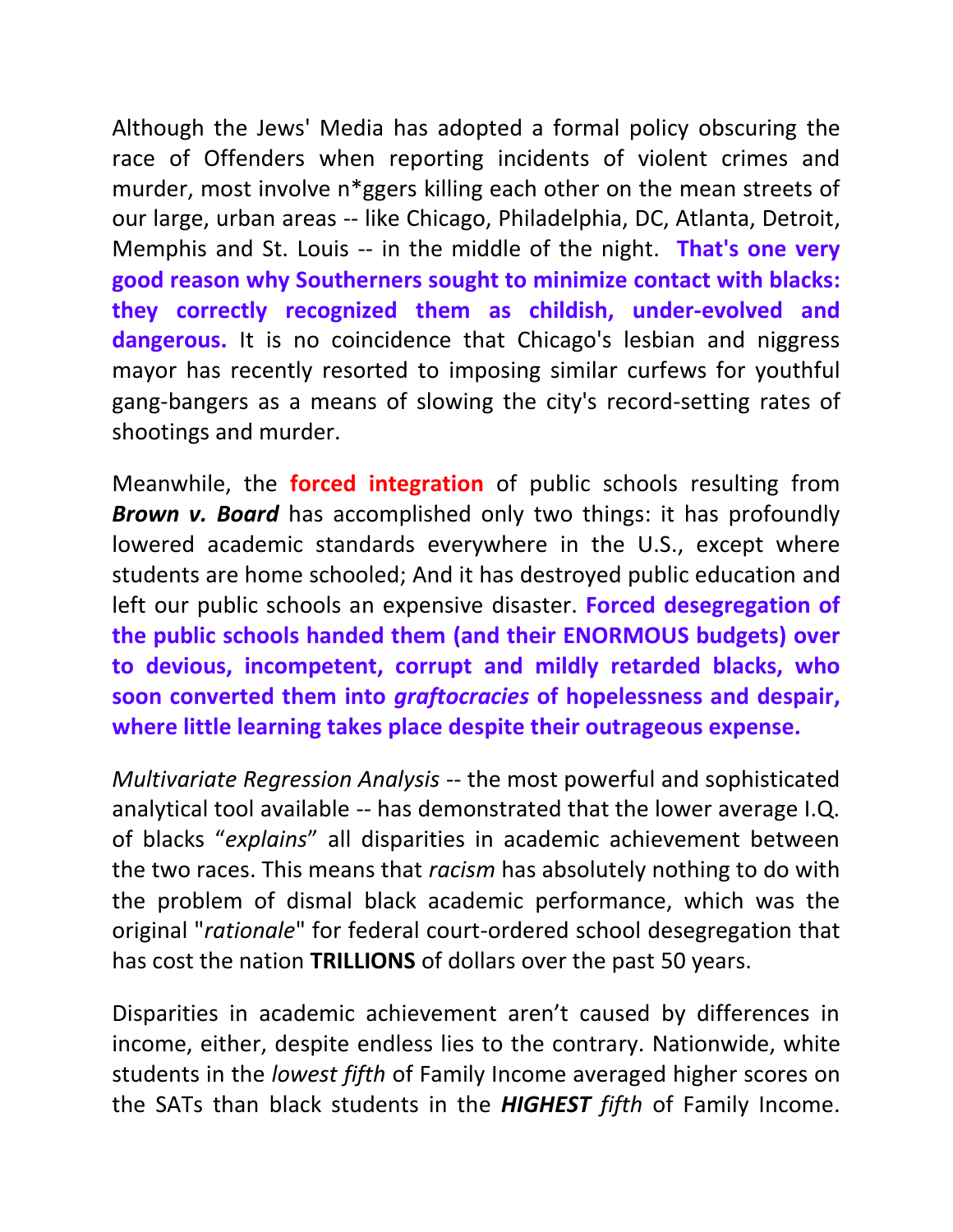(Ezekiel Dixon-Roman. *"Race, Poverty and SAT Scores."* Columbia University, **The Teachers' College Record**, April of 2013.)

**Likewise, the forced integration of neighborhoods brought a black criminal element into direct contact with its white victims, rapidly turning safe and crime-free neighborhoods into violent and dangerous cesspools.** When the percentage of blacks in a given area reaches a critical mass of about 20%, the writing is on the wall: only property crimes, violent crimes, car-jackings, burglary, voter fraud, declining property values, declining city services, "*food deserts*" and corrupt and incompetent local government lie ahead. Many black ghettos in the U.S. were once their city's most fashionable areas, but the lovely homes of city fathers in earlier times were long ago demolished to make way for public housing projects that now incubate *Future Felons of America*.

A similar principle applies to so-called *"red-lining"* by lending institutions which supposedly engaged in historical discrimination against blacks in mortgage lending for residential housing. **Successful and experienced lending institutions recognized over time that most blacks are absolutely incapable of living up to the terms of a contract.** (One example is how they routinely gun each other down over drug deals in the middle of the night.) Most are no more capable of making their mortgage payments than they are of repaying their many creditors in a timely manner. During the Obama Regime, the *Historically-Black Colleges* were reported to have 100% default rates on their graduates' student loans, so Obama forgave their debt.

The lying bastards in the Jews' Media have worked diligently to obscure this fact from the public, but the **"***Sub-Prime Mortgage Crisis***"** of 2008 was a DIRECT consequence of the so-called *Community Reinvestment Act of 1977,* passed by "*Democrat*" majorities in both Houses of Congress and signed into law by Jimmy Carter. It created racial lending quotas that forced interstate banks to lend to n\*ggers with **TERRIBLE** - or what were charitably called "*sub-prime*" -- credit histories.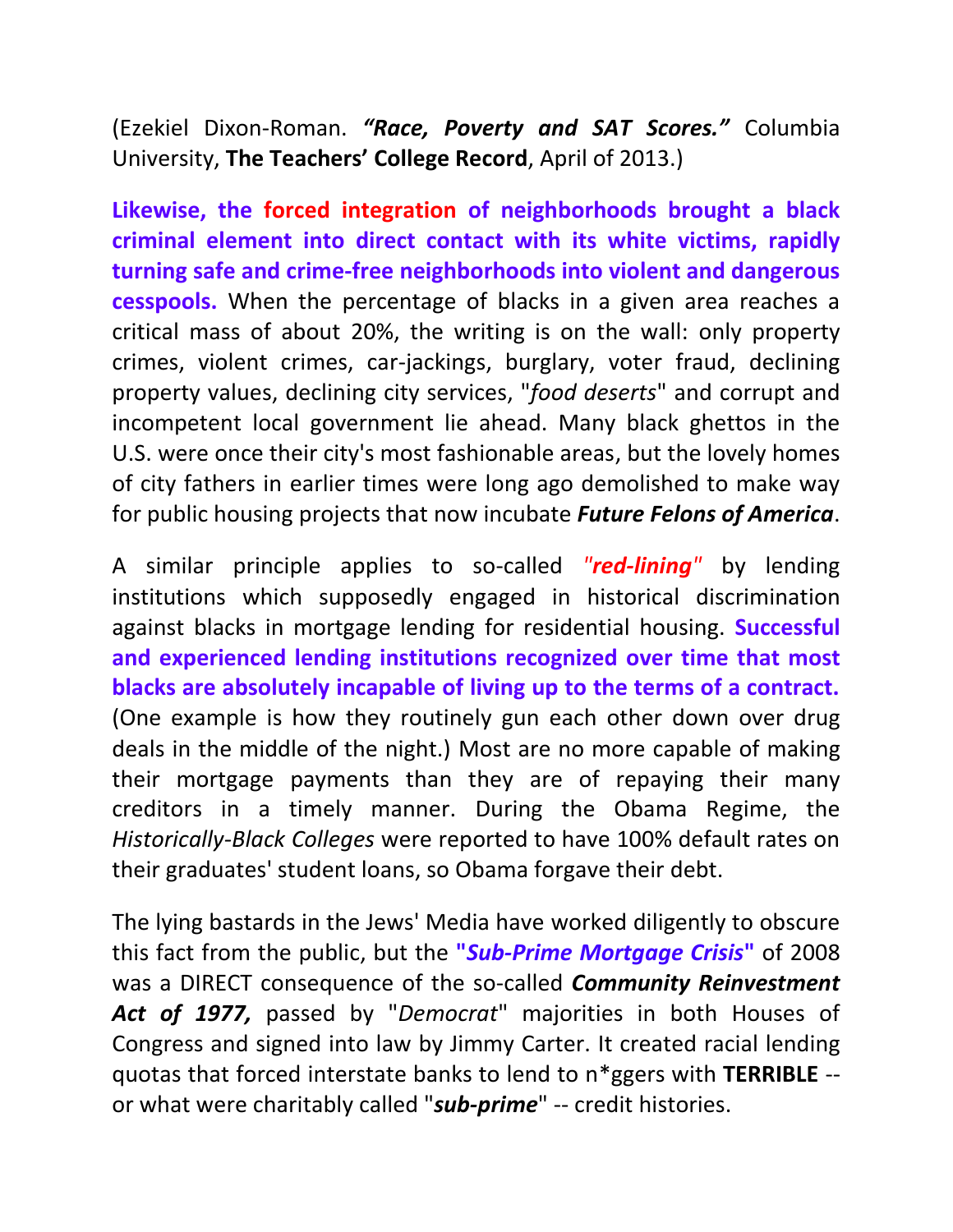No banker would ever voluntarily consider lending to such people in the absence of federal coercion. Few beneficiaries of these "*racial lending quotas*" had ever made a payment on time, so when interest rates on variable mortgages increased in 2008, foreclosures grew into the *TRILLIONS* of dollars. White taxpayers are still paying for the massive irresponsibility of so-called "*Democrats,*" who enacted the misnamed *Community Reinvestment Act* to benefit their most reliable and numerous constituency, black deadbeats.

When n\*ggers wanting to remove George Washington's name from their university use the term "*discriminatory policies,*" they probably have in mind such things as **literacy tests** for voting. These tended to disproportionately impact blacks, because so many are retarded, illiterate, superstitious and incapable of learning anything about the founding principles of American government. **Look at the morons and crooks that blacks routinely elect to public office in large, urban areas.** Almost every black mayor in America is so incompetent, they cannot even begin to understand how to go about reducing the violent crime, welfare dependency, hopelessness, homelessness, drug usage, illiteracy and illegitimacy that are the legacies spawned by black domination of electoral politics (and voter fraud) in their respective cities. They have converted the "*gems*" of our civilization into complete and utter cesspools that have become "*black holes*" where tax revenues go to die.

Blacks have proved beyond any reasonable doubt that they are morally and intellectually **INCAPABLE** of self-government, because most are just too stupid, too childish and too dishonest to govern intelligently. If "*flash mobs*" or the jury nullification in the O.J. Simpson trial didn't convince you, then the recent acquittal of Michael Sussman in Washington, DC should have. They have presided over the rapid and irreversible disintegration of large cities, and every white person with a brain is working to get as far away from their disasters as possible.